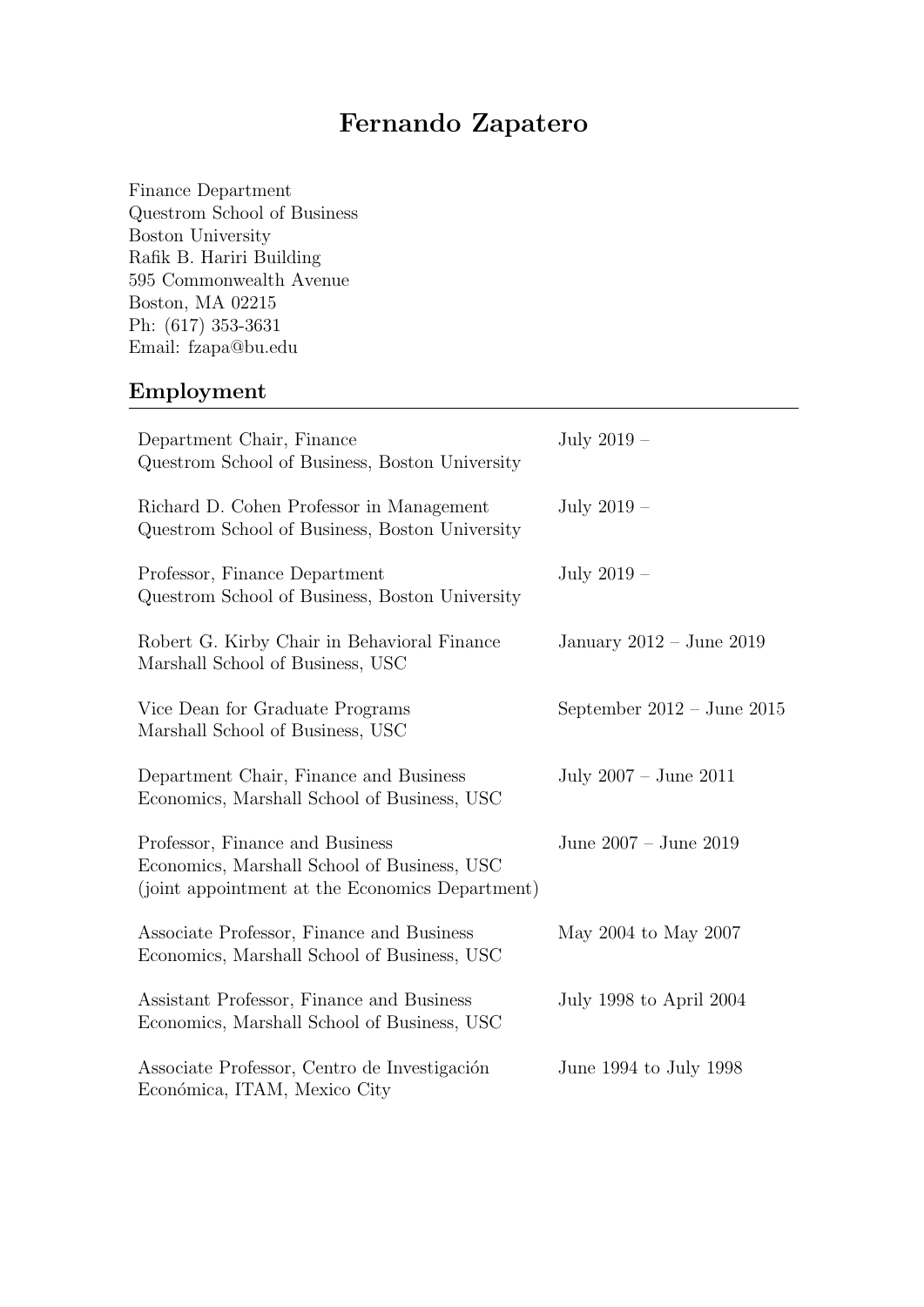| Visiting Assistant Professor, Walter A. Haas School<br>of Business, University of California, Berkeley                               | July 1992 to May 1994       |
|--------------------------------------------------------------------------------------------------------------------------------------|-----------------------------|
| Assistant Professor, Department of Finance, Graduate September 1991 to May 1992<br>School of Business, University of Texas at Austin |                             |
| Lecturer in Accounting, ICADE, Madrid, Spain                                                                                         | September 1982 to June 1987 |

## Education

| Ph D, Finance                                                     | Columbia University, 1991.       |
|-------------------------------------------------------------------|----------------------------------|
| Licenciado en Ciencias Empresariales<br>(Business Administration) | ICADE, Madrid, Spain, July 1981. |
| Licenciado en Derecho (Law)                                       | ICADE, Madrid, Spain, July 1980. |
| Publications                                                      |                                  |

## A) Refereed journals

- 1. Giga, A., Graddy-Reed, A., Belz, A., Terrile, R. and F. Zapatero, "Helping the Little Guy: The Impact of Government Grants on Small Technology Firms," Journal of Technology Transfer, forthcoming.
- 2. Belz, A., Terrile, R., Zapatero F., Kawas, M., and A. Giga, "Mapping the Valley of Death: Managing Selection and Technology Advancement in NASA's Small Business Innovation Research Program," IEEE Transactions on Engineering Management 68, 2021: 1476-1485.
- 3. Zambrana, R. and F. Zapatero, "A Tale of Two Types: Generalists vs. Specialists in Mutual Funds Asset Management," Journal of Financial Economics, 142, 2021: 844-861.
- 4. Brocas, I., Carrillo, J., Giga, A. and F. Zapatero, "Risk Aversion in a Dynamic Asset Allocation Experiment," Journal of Financial and Quantitative Analysis 54, 2019: 2209-2232.
- 5. Sotes-Paladino, J. and F. Zapatero, "Riding the Bubble with Convex Incentives," Review of Financial Studies 32, 2019: 1416-1456.
- 6. G´omez, J.-P., Priestley, R. and F. Zapatero, "Labor Income, Relative Wealth Concerns, and the Cross-section of Stock Returns," Journal of Financial and Quantitative Analysis 51, 2016: 1111-1133.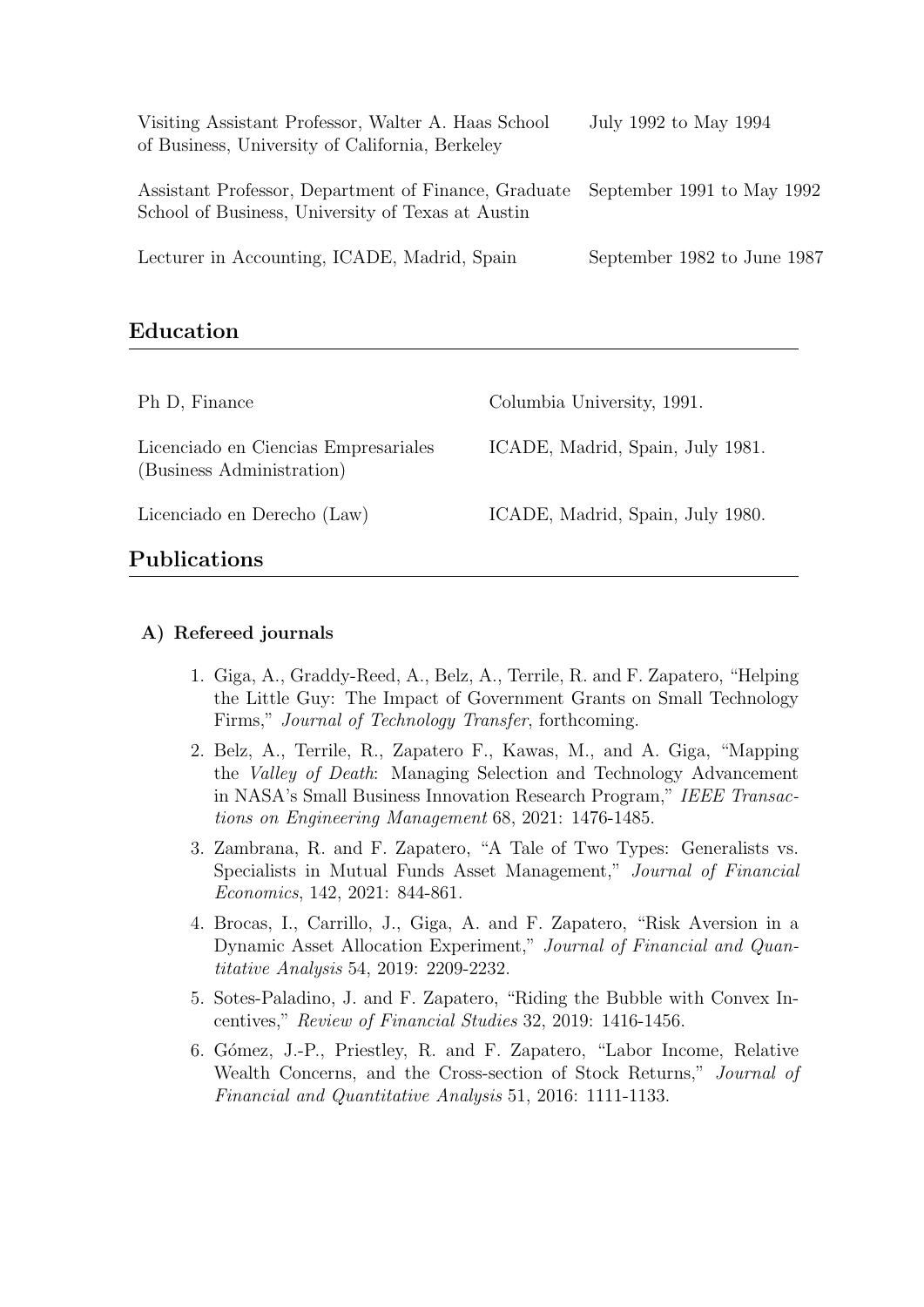- 7. Coskun, C. and F. Zapatero, "Optimal Acquisition of a Partially Hedgeable House," Mathematics and Financial Economics 9, 2015: 123-147.
- 8. Xiouros, C. and F. Zapatero, "The Representative Agent of an Economy with External Habit-Formation and Heterogeneous Risk-Aversion," Review of Financial Studies 23, 2010: 3017-3047.
- 9. Gómez, J.-P., Priestley, R. and F. Zapatero, "Implications of Keeping Up with the Joneses Behavior for the Equilibrium Cross-Section of Stock Returns: International Evidence," Journal of Finance 64, 2009: 2703-2737.
- 10. Suh, S. and F. Zapatero, "A Class of Quadratic Options for Exchange Rate Stabilization," Journal of Economic Dynamics and Control 32, 2008: 3478-3501.
- 11. Cvitanić, J., Wiener, Z. and F. Zapatero, "Analytic Pricing of Employee Stock Options," Review of Financial Studies 21, 2008: 683-724.
- 12. Cvitanić, J., Polimenis, V. and F. Zapatero, "Optimal Portfolio Allocation" with Higher Moments," Annals of Finance 4, 2008: 1-28 (lead article).
- 13. Cvitanić, J., Goukasian, L. and F. Zapatero, "Optimal Risk Taking with Flexible Income," Management Science 55, 2007: 1594-1603.
- 14. Cadenillas, A., Cvitanić, J. and F. Zapatero, "Optimal Risk-Sharing with Effort and Project Choice," Journal of Economic Theory 133, 2007: 403- 440.
- 15. Cadenillas, A., Sarkar, S. and F. Zapatero, "Optimal Dividend Policy with Mean-Reverting Cash Reservoir," Mathematical Finance 17, 2007: 81-110.
- 16. Cvitanić, J., Lazrak, A., Martellini, L. and F. Zapatero, "Dynamic Portfolio Choice with Parameter Uncertainty and the Economic Value of Analysts' Recommendations," Review of Financial Studies 19, 2006: 1113-1156 (lead article).
- 17. Cadenillas, A., Cvitanić, J. and F. Zapatero, "Leverage Decision and Manager Compensation with Choice of Effort and Volatility," Journal of Financial Economics 73, 2004: 71-92.
- 18. Ibáñez, A. and F. Zapatero, "Monte Carlo Valuation of American Options through Computation of the Optimal Exercise Frontier," Journal of Financial and Quantitative Analysis 39, 2004: 253-275.
- 19. Lazrak, A. and F. Zapatero, "Efficient Consumption Set under Recursive Utility and Unknown Beliefs," Journal of Mathematical Economics 40, 2004: 207-226.
- 20. Gómez, J.-P., and F. Zapatero, "Asset Pricing Implications of Benchmarking: A Two-Factor CAPM," European Journal of Finance 9, 2003: 343- 357.
- 21. Sarkar, S. and F. Zapatero, "The Trade-off Model with Mean Reverting Earnings: Theory and Empirical Tests," Economic Journal 113, 2003, 834- 860.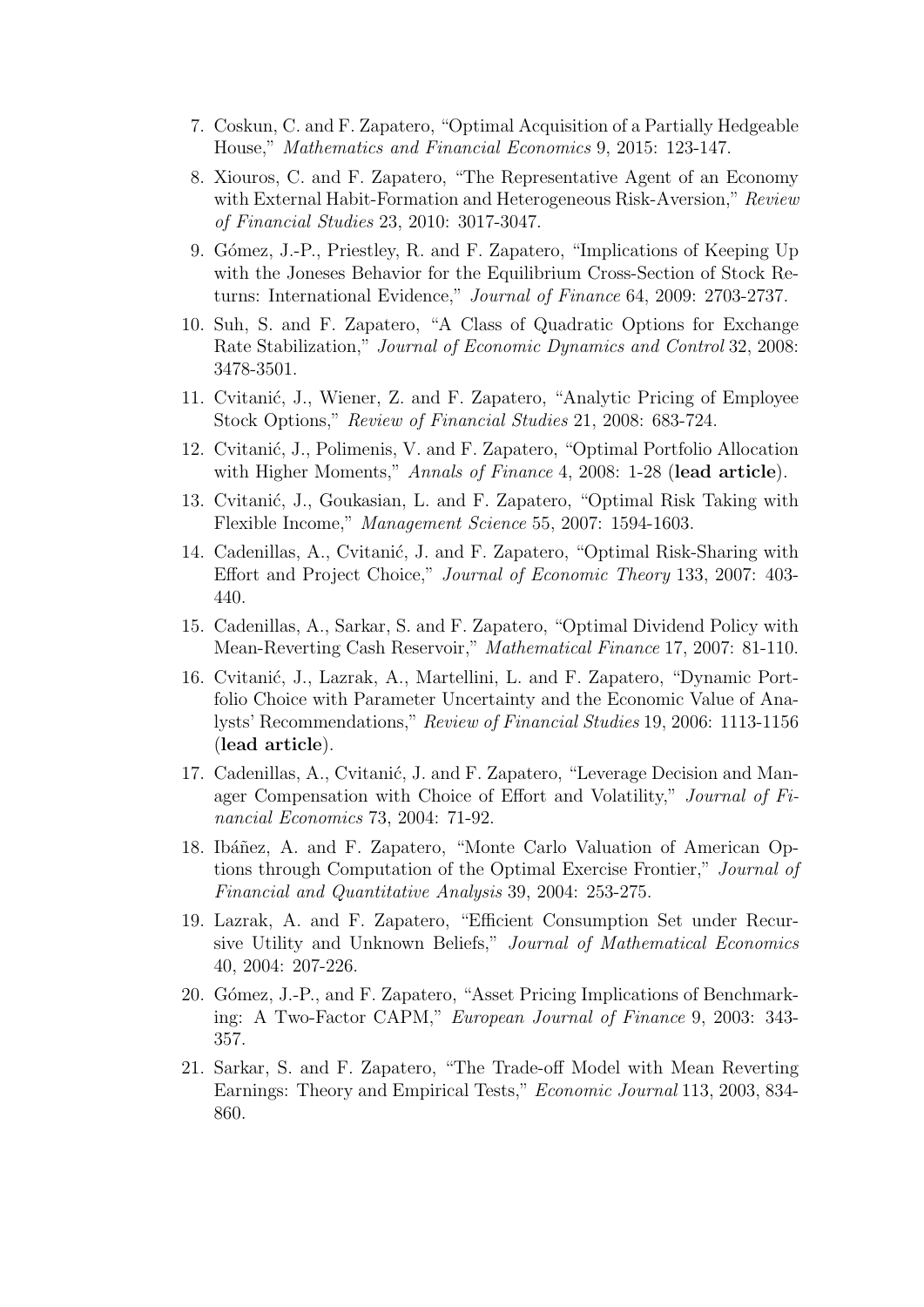- 22. Zapatero, F. and L.F. Reverter, "Foreign Exchange Intervention with Options," Journal of International Money and Finance 22, 2003, 289-306.
- 23. Cvitanić, J., Lazrak, A., Martellini, L. and F. Zapatero, "Optimal Allocation to Hedge Funds: An Empirical Analysis," Quantitative Finance 3, 2003, 28-39.
- 24. Cvitanić, J., Goukasian, L. and F. Zapatero, "Monte Carlo Computation of Optimal Portfolios in Complete Markets," Journal of Economic Dynamics and Control 27, 2003: 971-986.
- 25. Cvitanić, J., Lazrak, A., Quenez, M.C. and F. Zapatero, "Incomplete Information with Recursive Preferences," International Journal of Theoretical and Applied Finance 4, 2001: 245-262.
- 26. Cadenillas, A. and F. Zapatero, "Classical and Impulse Stochastic Control of the Exchange Rate using Interest Rates and Reserves," Mathematical Finance 10, 2000: 141-147.
- 27. Cuoco, D. and F. Zapatero, "On the Recoverability of Preferences and Beliefs," Review of Financial Studies 13, 2000: 417-431.
- 28. Cadenillas, A. and F. Zapatero, "Optimal Central Bank Intervention in the Foreign Exchange Rate Market" Journal of Economic Theory 87, 1999: 218-242.
- 29. Zapatero, F., "Effects of Financial Innovations on Market Volatility when Beliefs are Heterogeneous," Journal of Economic Dynamics and Control 22, 1998: 597-626.
- 30. Sundaresan, S. M. and F. Zapatero, "Valuation, Asset Allocation and Retirement Incentives of Pension Plans," Review of Financial Studies 10, 1997: 631-660.
- 31. Goldstein, R. and F. Zapatero, "General Equilibrium with Constant Relative Risk Aversion and Vasicek Interest Rates," Mathematical Finance 6, 1996: 331-340.
- 32. Zapatero, F., "Equilibrium Asset Prices and Exchange Rates," Journal of Economic Dynamics and Control 19, 1995: 787-811.
- 33. Detemple, J. B. and F. Zapatero, "Optimal Consumption-Portfolio Policies with Habit Formation," Mathematical Finance 2, 1992: 35-58.
- 34. Detemple, J. B. and F. Zapatero, "Asset Pricing in an Exchange Economy with Habit Formation," Econometrica 59, 1991: 1633-1657.

#### B) Book chapters, surveys, proceedings

1. Zapatero, F., "Reference-Based Decisions in Finance," in I. Venezia (ed.), Behavioral Finance: Where do Investors Biases Come From?, World Scientific, 2016: 3–29.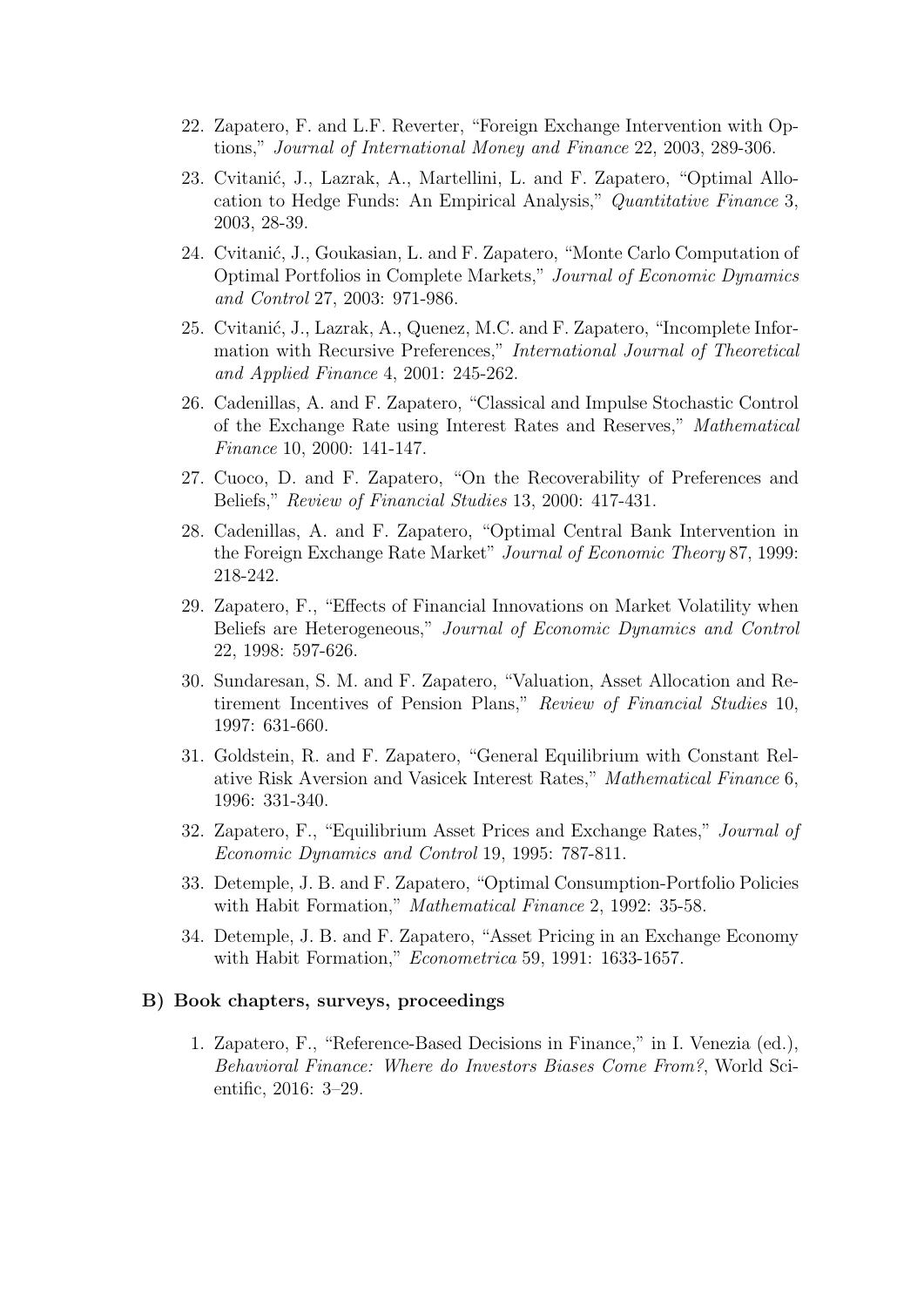- 2. Maisch, M. and F. Zapatero, "The Optimal Term Structure of Debt Maturity," in I. Venezia and Z. Wiener, (eds.), Bridging the GAAP: Recent Advances in Finance and Accounting, World Scientific, 2012: 229-240.
- 3. Cadenillas, A., Cvitanić, J. and F. Zapatero, "Stochastic Control Methods for the Problem of Optimal Compensation of Executives," in P. Baxendale and S. Lototsky, (eds.), Stochastic Differential Equations: Theory and Applications. A volume in honor of Professor B. L. Rozovskii, World Scientific, 2007: 169-196.
- 4. Cvitanić, J., Martellini, L. and F. Zapatero, "Optimal Active Management Fees," in E. Yücesan, C.-H. Chen, J. Snowdon and J. Charnes (eds.) Proceedings of the 2002 Winter Simulation Conference, 2002, vol 2: 1555- 1559.
- 5. Cvitani´c, J., Goukasian, L. and F. Zapatero, "Hedging with Monte Carlo Simulation," in E. Kontoghiorghes, B. Rustem and S. Siokos (eds.), Computational Methods in Decision-Making, Economics and Finance, Kluwer Academic Publishers, 2002, vol 2: 339-353.
- 6. Zapatero, F., "Los Fondos de Pensiones desde un Punto de Vista Financiero," Cuadernos Económicos del ICE 50, 1992: 157-174.

### Working Papers

- 1. Chen, AJ., Lee, S. and F. Zapatero, "Clinging Onto the Cliff: A Model of Financial Misconduct," January 2022.
- 2. Belz,A., Eckhause, J., Terrile, R. and F. Zapatero, "A Real Options Approach to Project Selection and its Application to NASA's Small Business Innovation Research Program," August 2021.
- 3. Hodor, I. and F. Zapatero, "Asset Pricing Implications Of The Mismatch Between Performance Window And Benchmark Duration," August 2021.
- 4. Filippou, I., García–Ares, P. and F. Zapatero "Betting on the Likelihood of a Short Squeeze," August 2021.
- 5. Sotes-Paladino, J. and F. Zapatero, "Carrot and Stick: A Risk-Sharing Rationale for Fulcrum Fees in Active Fund Management," July 2021.
- 6. Xiouros, C. and F. Zapatero, "Disagreement, Information Quality and Asset Prices," June 2021.
- 7. Aristidou, A., Giga, A., Lee, S. and F. Zapatero, "Rolling the Skew Die: Economic Foundations of the Demand for Skewness and Experimental Evidence," April 2021.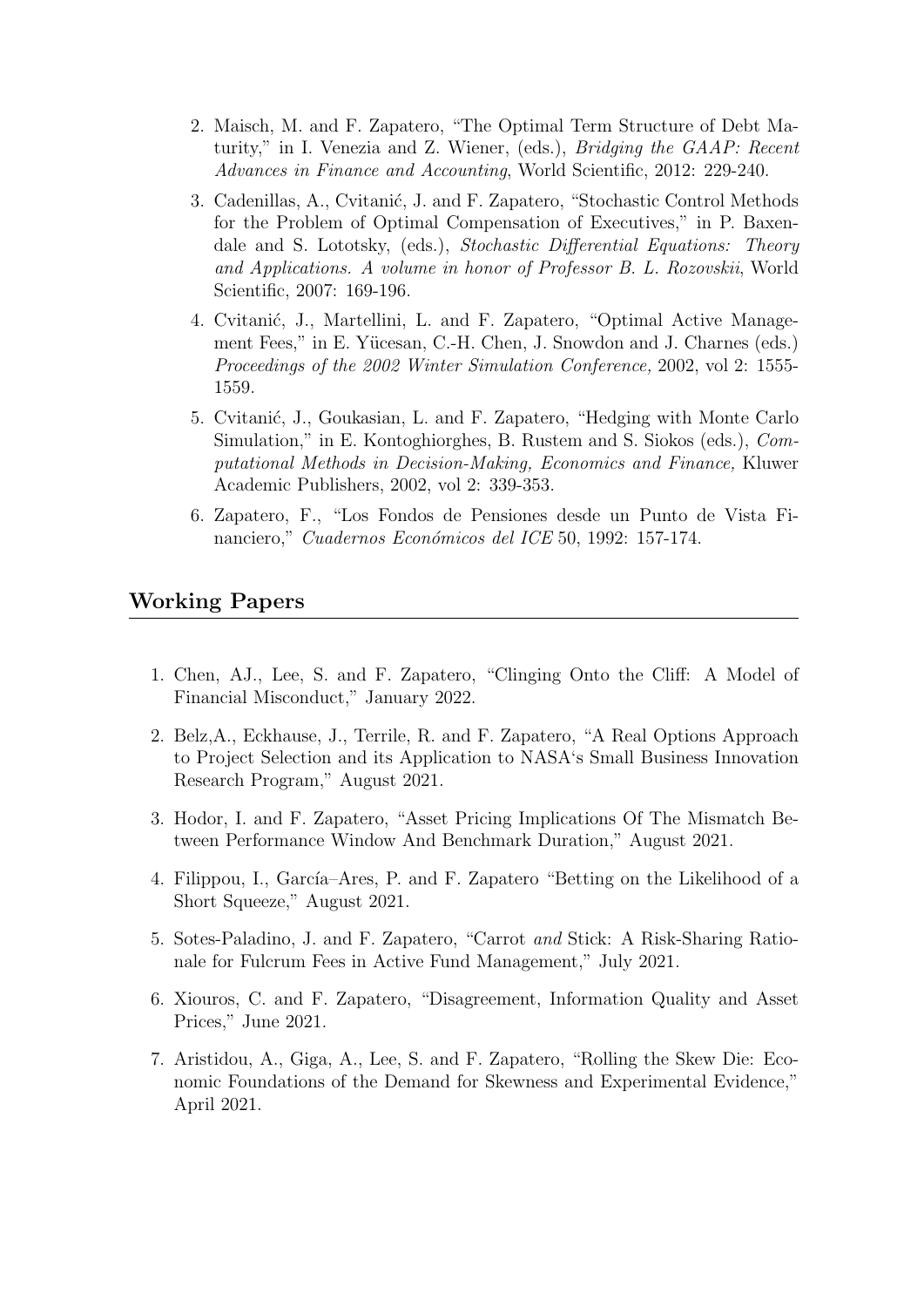- 8. Filippou, I., García–Ares, P. and F. Zapatero "Demand for Lotteries: The Choice Between Stocks and Options," Deember 2020.
- 9. Aharoni, G., Shemesh, J. and F. Zapatero, "Does Competition between Stars Increase Output? Evidence from Financial Analyst Forecasts," October 2020.
- 10. Lee, S. and F. Zapatero, "Two Reasons to Covet Social Status: a Model of Status-driven Choice," March 2020.
- 11. Kim, M. and F. Zapatero, "Uncertainty and Dispersion of Opinions," August 2018.
- 12. Navone, M. and F. Zapatero, "Uncertainty, Reputation, and Analysts Coverage," April 2017.
- 13. Brocas, I., Carrillo, J., Giga, A. and F. Zapatero, "Skewness Seeking in a Dynamic Portfolio Choice Experiment," March 2017.
- 14. Shemesh, J. and F. Zapatero, "The Intensity of Keeping Up with the Joneses Behavior: Evidence from Neighbor Effects in Car Purchases," May 2016.
- 15. Cadenillas, A., Cvitanić, J. and F. Zapatero, "Executive Stock Options as a Screening Mechanism," February 2012.

#### Books

- 1. Cvitanić, J. and F. Zapatero, *Introduction to the Economics and Mathematics* of Financial Markets, MIT Press, Cambridge, MA, 2004, 496 pages.
- 2. Zapatero, F., Manual de Consolidación de Estados Financieros de los Grupos de Empresas, Ministerio de Economía y Hacienda, Madrid, 1988, 234 pages.

#### Publication Awards

Detemple, J. B. and F. Zapatero, "Optimal Consumption-Portfolio Policies with Habit Formation," Mathematical Finance 2, 1992: 35-58, tied for third place on the 1992 Best Paper of Mathematical Finance Award.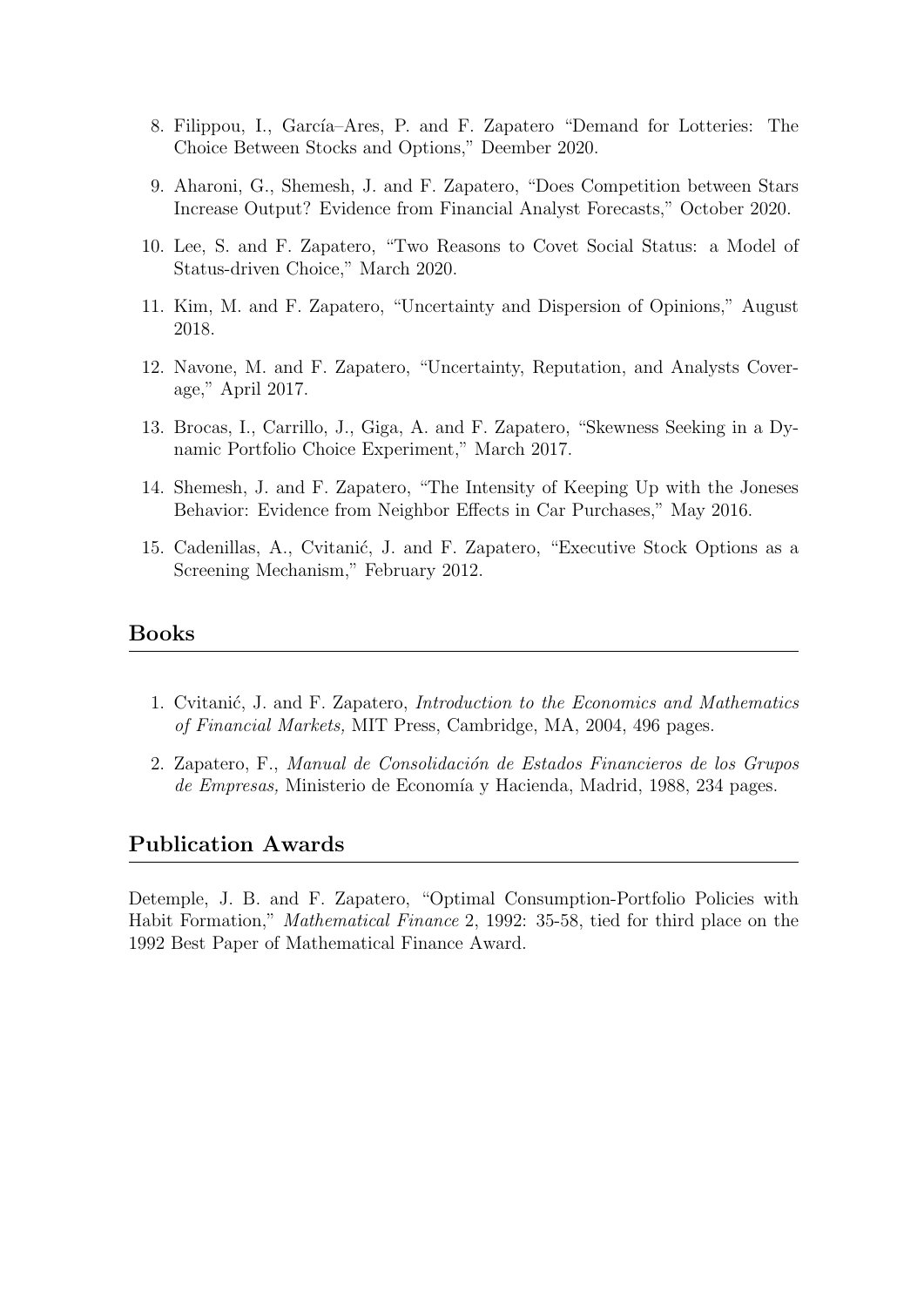A) Editor:

| Quarterly Journal of Finance (founding editor) | February $2010 -$               |
|------------------------------------------------|---------------------------------|
| B) Associate Editor:                           |                                 |
| Annals of Finance                              | April $2004 -$                  |
| Journal of Economic Dynamics and Control       | January 2005 – December 2013    |
| Mathematical Finance                           | February $2006$ – December 2019 |
| Mathematics and Financial Economics            | June 2006 – June 2019           |

## Referee

American Economic Review, Annals of Finance, Econometrica, Economic Theory, European Economic Review, European Journal of Operations Research, Finance and Stochastics, Financial Review, International Economic Review, International Journal of Finance and Economics, International Journal of Theoretical and Applied Finance, Investigaciones Económicas, Journal of Economic Dynamics and Control, Journal of Economic Theory, Journal of the European Economic Association, Journal of Finance, Journal of Financial Economics, Journal of Financial and Quantitative Analysis, Journal of International Economics, Journal of International Money and Finance, Journal of Mathematical Economics, Journal of Monetary Economics, Journal of Political Economy, Mathematical Finance, Mathematical Methods of Operations Research, Management Science, Quantitative Finance, Review of Derivatives Research, Review of Economic Studies, Review of Finance, Review of Financial Studies, SIAM Journal of Financial Mathematics, Spanish Economic Review.

# Courses Taught

- Continuous Time Models in Finance (PhD Seminar).
- Behavioral Finance (Undergraduate, PhD).
- Introduction to Finance (MBA).
- Investments (MBA, Undergraduate).